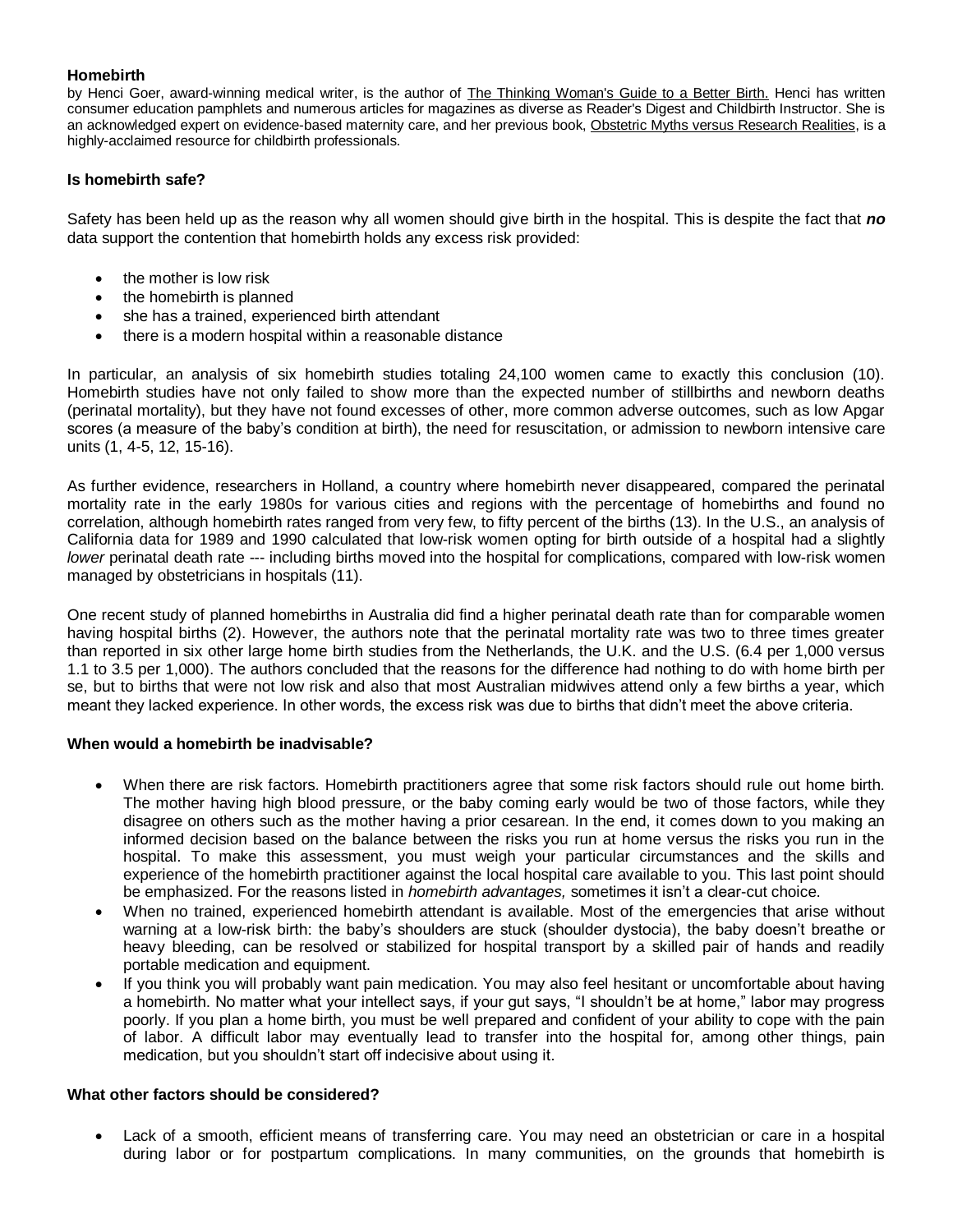dangerous and should be discouraged, doctors have made it difficult or impossible for homebirth practitioners to work with obstetricians or to transfer their clients to an obstetrician's care or into the hospital. Ironically, these doctors create a safety issue where none would otherwise exist.

When there is no back up hospital within a reasonable driving distance that is capable of handling urgent problems. Here's the dilemma: On the one hand, the ability to get to a hospital in a timely matter may make a difference. On the other hand, a low-risk woman runs risks in the typical hospital that she doesn't run at home. At home, she would be under close observation by someone who could spot problems early, head most of them off and who wouldn't potentially be *causing* complications by inappropriate use of procedures, drugs and restrictions.

# **What are some advantages of homebirth?**

- You are much less likely to be subjected to potentially problematic procedures, drugs and restrictions. Every obstetric intervention carries risk as well as benefit. When interventions are used with women who don't need them, on a routine or "just in case" basis, or on women whose problem could be resolved by waiting or by simple, risk free measures such as: walking, change of position, talking over worries, or a warm bath, than those women are exposed to the risks without any chance of benefit. The end result is that some women and babies will develop complications, minor or major, that never would have occurred had they not been subjected to the intervention. This truth is why numerous studies examining individual procedures, drugs and restrictions have consistently concluded that outcomes are equally good and often better with restricted use of the intervention (6, 8, 14). Likewise, numerous studies comparing outcomes between low-risk women receiving standard obstetric management versus similar women receiving the less interventive, midwifery style of care have found that women and their babies receiving the midwifery style of care did equally well or better (8).
- You will have greatly increased attention, care, observation, and monitoring by a trained person or persons. Doctors don't come into the hospital until close to the birth, and they may never have met the woman before, or know her only through a few brief office visits. Some hospital-based midwives may labor sit with their clients, but not all do. Even before the money crunch forced cutbacks in staff, few nurses spent extended time with laboring women (7, 9). This system of providing care has important disadvantages: It flies in the face of a large body of research that says women have fewer problems and complications and feel better about themselves and their babies when accompanied throughout labor by a caring, experienced woman (8). A woman's physical and psychological status has profound consequences for her ability to meet the challenges of adjusting to parenthood.
- The best judgments will be made by caregivers who are familiar with the woman and whose presence on the scene enables them to pick up subtleties that would be missed by someone who doesn't know her and pops in now and then. Small problems can be addressed before they become big ones, and overreaction can be avoided because the caregiver has context and perspective.
- You have a greatly decreased chance of infection. This is for two reasons: Hospitals are reservoirs for microbes the likes of which are never found in homes, including and especially antibiotic resistant ones (3). Women are far less likely to have procedures that increase the risk of infection, such as cesarean section, internal monitoring and rupture of membranes and subsequent vaginal exams.
- You will be in a familiar, supportive, relaxed environment. It's a classic tale: The woman has been experiencing strong, regular contractions at home, but they disappear when she gets to the hospital and do not resume until she settles into her new environment. It may take hours before the contractions return to the same intensity. Few stop to think of the reason why, namely that stress and anxiety inhibit labor. Any veterinarian will tell you that laboring animals require a quiet, dimly lit, familiar environment with no strangers and nothing to alarm or disturb them. Humans need the same, and hospitals are generally none of the above.
- Your family is in charge and you are the center of undivided attention. At a homebirth, all others, including the midwife, are invited guests. This makes for a very different social dynamic than in even the best-intentioned hospital. Moreover, with few exceptions, hospital policies are not intended to meet the needs of the individual woman. Maternity care policies are designed to process as many women and babies as efficiently, costeffectively, and conveniently for staff as possible.

#### $\bullet$

#### **What are some potential drawbacks of homebirth?**

- You may face considerable disapproval from family, friends, and medical professionals. This can be very unpleasant and difficult during pregnancy, and may actually lead to problems with care should a woman need to move into the hospital during labor or for problems after the birth.
- You take on greater responsibility for making decisions and preparing for the birth. Some couples find this liberating, while others find it a burden.